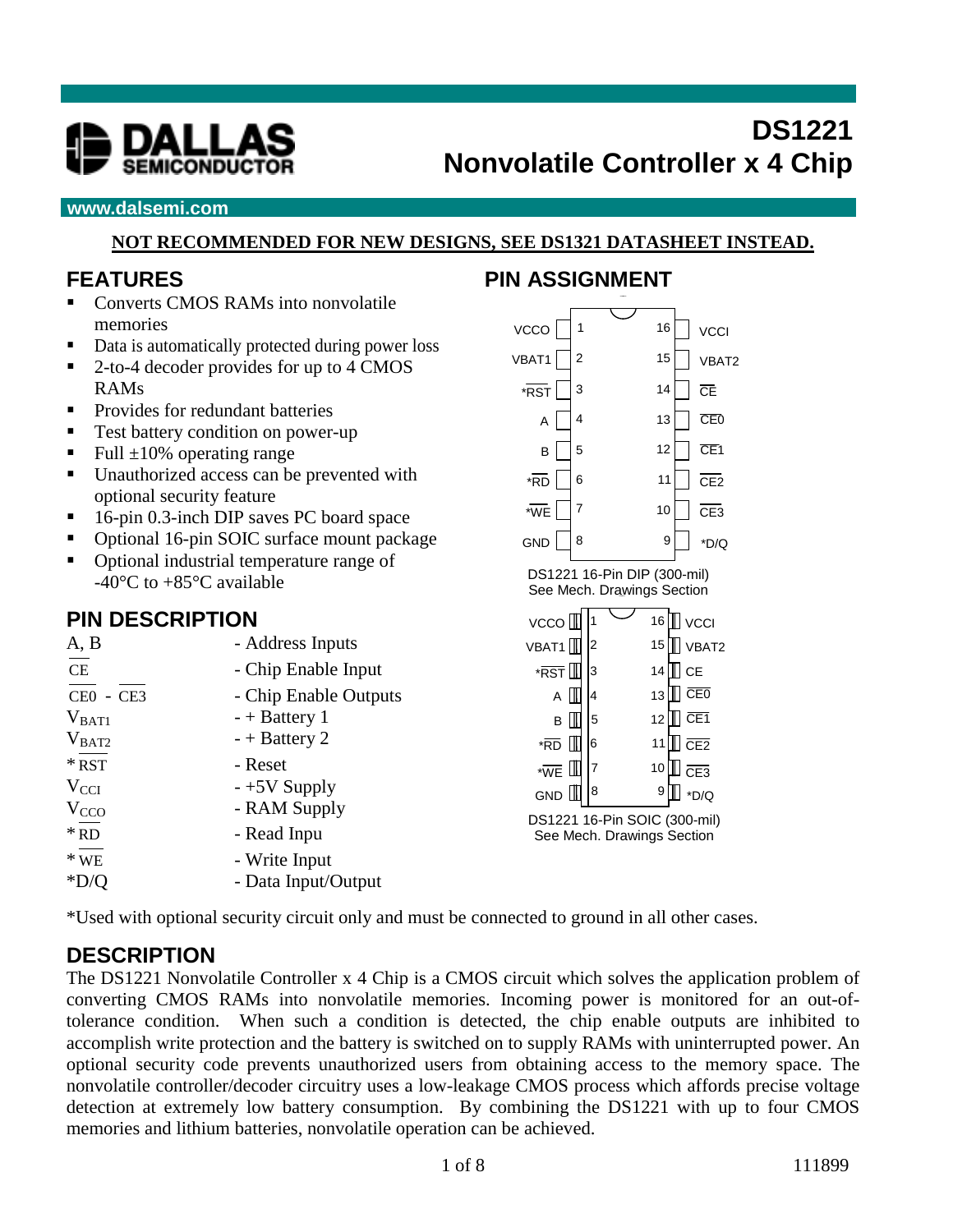## **CONTROLLER /DECODER OPERATION**

The DS1221 nonvolatile controller performs six circuit functions required to decode and battery-backup a bank of up to four CMOS RAMs. First, a 2-to-4 decoder provides selection of one of four RAMs (see Figure 1). Second, a switch is provided to direct power from the battery or  $V_{\text{CCI}}$  supply, depending on which is greater, to the  $V_{\text{CCO}}$  pin. This switch has a voltage drop of less than 0.2V. The third function which the nonvolatile controller provides is power-fail detection. The DS1221 constantly monitors the  $V_{\text{CCI}}$  supply. When  $V_{\text{CCI}}$  falls below 4.5 volts, a precision comparator detects the condition and inhibits the RAM chip enables ( CE0 through CE3 ). The fourth function of write protection is accomplished by holding all chip enable outputs (CE0 through CE3) to within 0.2 volts of  $V_{\text{CCI}}$  or battery supply. If the Chip Enable Input ( CE ) is low at the time power-fail detection occurs, the chip enable outputs are kept in their present state until CE is driven high. The delay of write protection until the current memory cycle is completed prevents the corruption of data. Power failure detection occurs in the range of 4.5 to 4.25 volts. During nominal supply conditions the chip enable outputs follow the logic of a 2-to-4 decoder. The fifth function the DS1221 performs is to check battery status to warn of potential data loss. Each time that  $V_{\text{CCI}}$ power is restored the battery voltage is checked with a precision comparator. If the connected battery voltage is less than 2 volts, the second memory cycle is inhibited. Battery status can, therefore, be determined by performing a read cycle after power-up to any location in memory, verifying that memory location content. A subsequent write cycle can then be executed to the same memory location, altering the data. If the next read cycle fails to verify the written data, the contents of the memories are questionable. The sixth function of the nonvolatile controller provides for battery redundancy. In many applications, data integrity is paramount. In these applications it is often desirable to use two batteries to ensure reliability. The DS1221 provides an internal isolation switch which provides for connection of two batteries. During battery back-up operation the battery with the highest voltage is selected for use. If one battery should fail, the other will automatically take over. The switch between batteries is transparent to the user. A battery status warning will occur if both batteries are less than 2.0 volts. If only one battery is used, the second battery input must be grounded. Figure 2 illustrates the connections required for the DS1221 in a typical application.

|           | <b>INPUTS</b> |  |  | <b>OUTPUTS</b>  |     |     |                 |
|-----------|---------------|--|--|-----------------|-----|-----|-----------------|
| V CCI     | CЕ            |  |  | CE <sub>0</sub> | CE1 | CE2 | CE <sub>3</sub> |
| $>=4.5$   |               |  |  |                 | п   |     |                 |
| <4.25     |               |  |  | п               | п   |     |                 |
| $>=4.5$   |               |  |  |                 |     | 11  | IJ              |
| $>=1.5$   |               |  |  |                 |     |     |                 |
| $>=4.5$   |               |  |  |                 |     |     | IJ              |
| $> = 4.5$ |               |  |  |                 |     |     |                 |

## **NONVOLATILE CONTROLLER/DECODER** Figure 1

 $H = High Level$ 

 $L = Low Level$ 

 $X =$  Irrelevant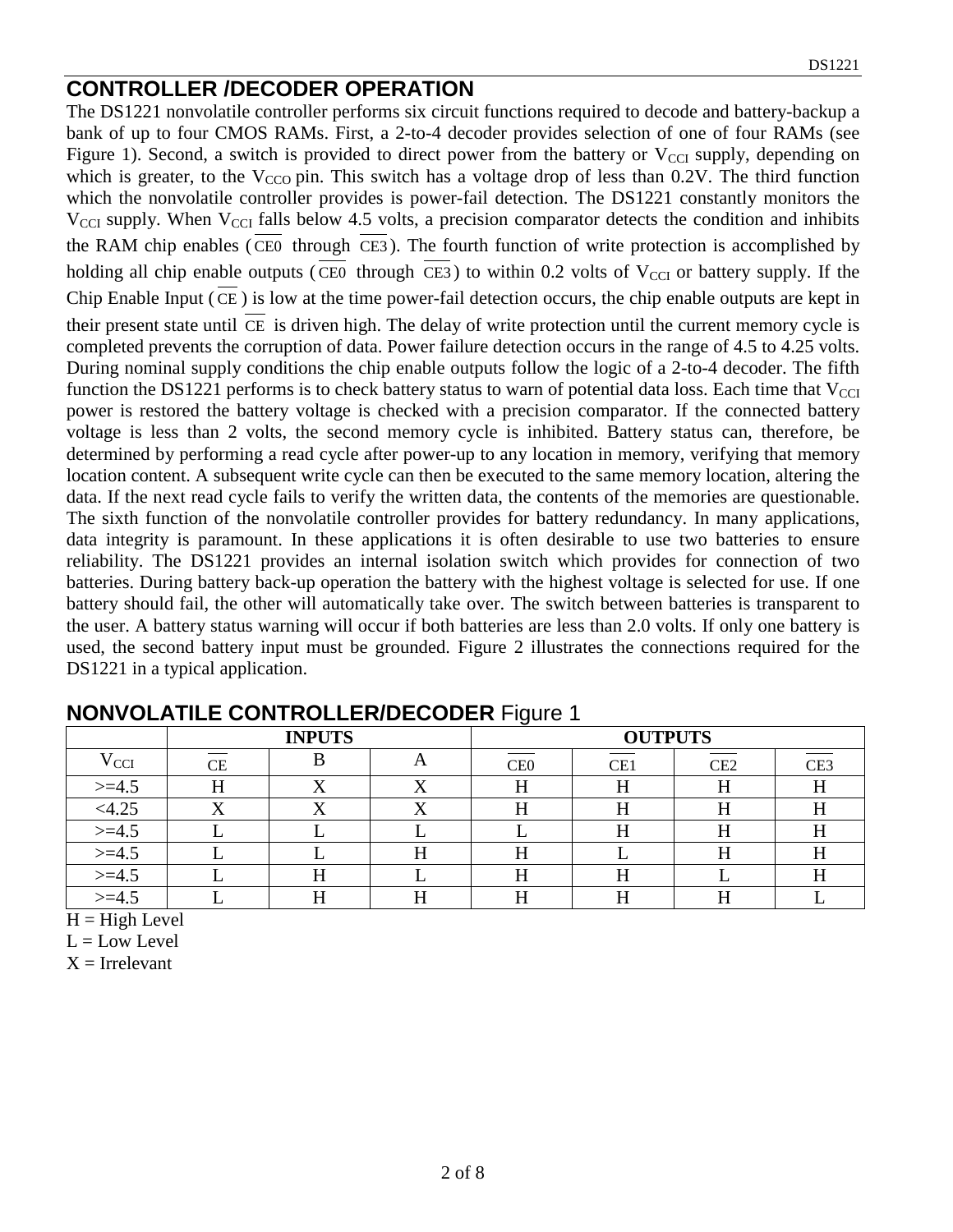# **TYPICAL APPLICATION** Figure 2

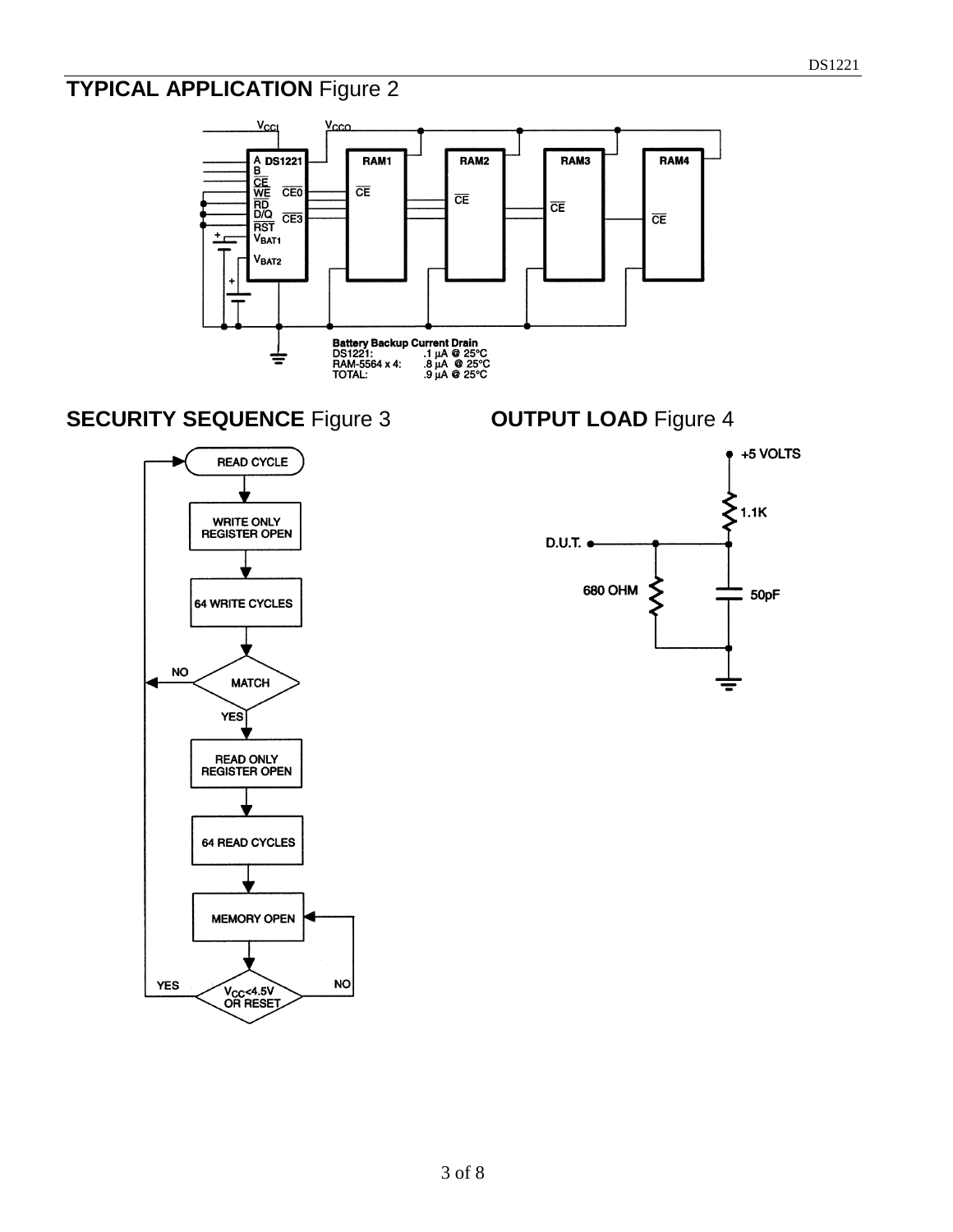## **ABSOLUTE MAXIMUM RATINGS\***

Voltage on Any Pin Relative to Ground  $-0.3V$  to  $+7.0V$ Operating Temperature 0°C to 70°C Storage Temperature  $-55^{\circ}$ C to  $+125^{\circ}$ C Soldering Temperature 260°C for 10 seconds Short Circuit Output Current 20 mA

\* This is a stress rating only and functional operation of the device at these or any other conditions above those indicated in the operation sections of this specification is not implied. Exposure to absolute maximum rating conditions for extended periods of time may affect reliability.

| <b>RECOMMENDED DC OPERATING CONDITIONS</b> |                   |            |            |               | (0 $\rm ^{\circ}C$ to 70 $\rm ^{\circ}C$ ) |              |
|--------------------------------------------|-------------------|------------|------------|---------------|--------------------------------------------|--------------|
| <b>PARAMETER</b>                           | <b>SYMBOL</b>     | <b>MIN</b> | <b>TYP</b> | <b>MAX</b>    | <b>UNITS</b>                               | <b>NOTES</b> |
| <b>Supply Voltage</b>                      | $\rm V_{\rm CCI}$ | 4.5        | 5.0        | 5.5           |                                            |              |
| Logic 1 Input                              | $\rm V_{IH}$      | 2.2        |            | $V_{CC}$ +0.3 |                                            |              |
| Logic 0 Input                              | $\rm V_{II}$      | $-0.3$     |            | $+0.8$        |                                            |              |
| <b>Battery Input</b>                       | $V_{\rm BAT1},$   | 2.0        |            | 4.0           |                                            | 1, 2         |
|                                            | $\rm V_{BAT2}$    |            |            |               |                                            |              |

#### **DC ELECTRICAL CHARACTERISTICS** (0°C to 70°C;  $V_{CC} = 4.5$  to 5.5V)

| <b>PARAMETER</b>                                       | <b>SYMBOL</b>  | <b>MIN</b>    | <b>TYP</b> | <b>MAX</b> | <b>UNITS</b> | <b>NOTES</b> |
|--------------------------------------------------------|----------------|---------------|------------|------------|--------------|--------------|
| <b>Supply Current</b>                                  | $I_{\rm CCI}$  |               |            |            | mA           |              |
| <b>Supply Voltage</b>                                  | $V_{\rm CCD}$  | $V_{CC}$ -0.2 |            |            | V            |              |
| <b>Supply Current</b>                                  | $_{\rm LCO1}$  |               |            | 80         | mA           | 4, 10        |
| <b>Input Leakage</b>                                   | $\rm I_{IL}$   | $-1.0$        |            | $+1.0$     | $\mu A$      |              |
| <b>Output Leakage</b>                                  | $I_{LO}$       | $-1.0$        |            | $+1.0$     | μA           |              |
| $CE0 - CE3, DQ$                                        | $I_{OH}$       | $-1.0$        |            |            | mA           | 5            |
| Output @ 2.4V                                          |                |               |            |            |              |              |
| $\overline{\text{CE0}}$ - $\overline{\text{CE3}}$ , DQ | $I_{OL}$       |               |            | 4.0        | mA           | 5            |
| Output @ 0.4V                                          |                |               |            |            |              |              |
| $V_{CC}$ Trip Point                                    | $\rm V_{CCTP}$ | 4.25          | 4.37       | 4.50       | $\bf{V}$     |              |

## $(0^{\circ}$ C to 70 $^{\circ}$ C; V<sub>cc</sub> < 4.25V)

|                               |                  |                                 |            |            | .            |              |
|-------------------------------|------------------|---------------------------------|------------|------------|--------------|--------------|
| <b>PARAMETER</b>              | <b>SYMBOL</b>    | MIN                             | <b>TYP</b> | <b>MAX</b> | <b>UNITS</b> | <b>NOTES</b> |
| CEO - CE3 Output              | $\rm{V_{OHL}}$   | $V_{CC}$ -0.2<br>$V_{BAT}$ -0.2 |            |            |              |              |
| $V_{BAT1}$ or $V_{BAT2}$      | $I_{BAT}$        |                                 |            | 0.1        | $\mu A$      |              |
| <b>Battery Current</b>        |                  |                                 |            |            |              |              |
| <b>Battery Backup Current</b> | $_{\text{CCO2}}$ |                                 |            | 100        | μA           | 6, 7, 10     |
| @ $V_{CCO} = V_{BAT} - 0.5V$  |                  |                                 |            |            |              |              |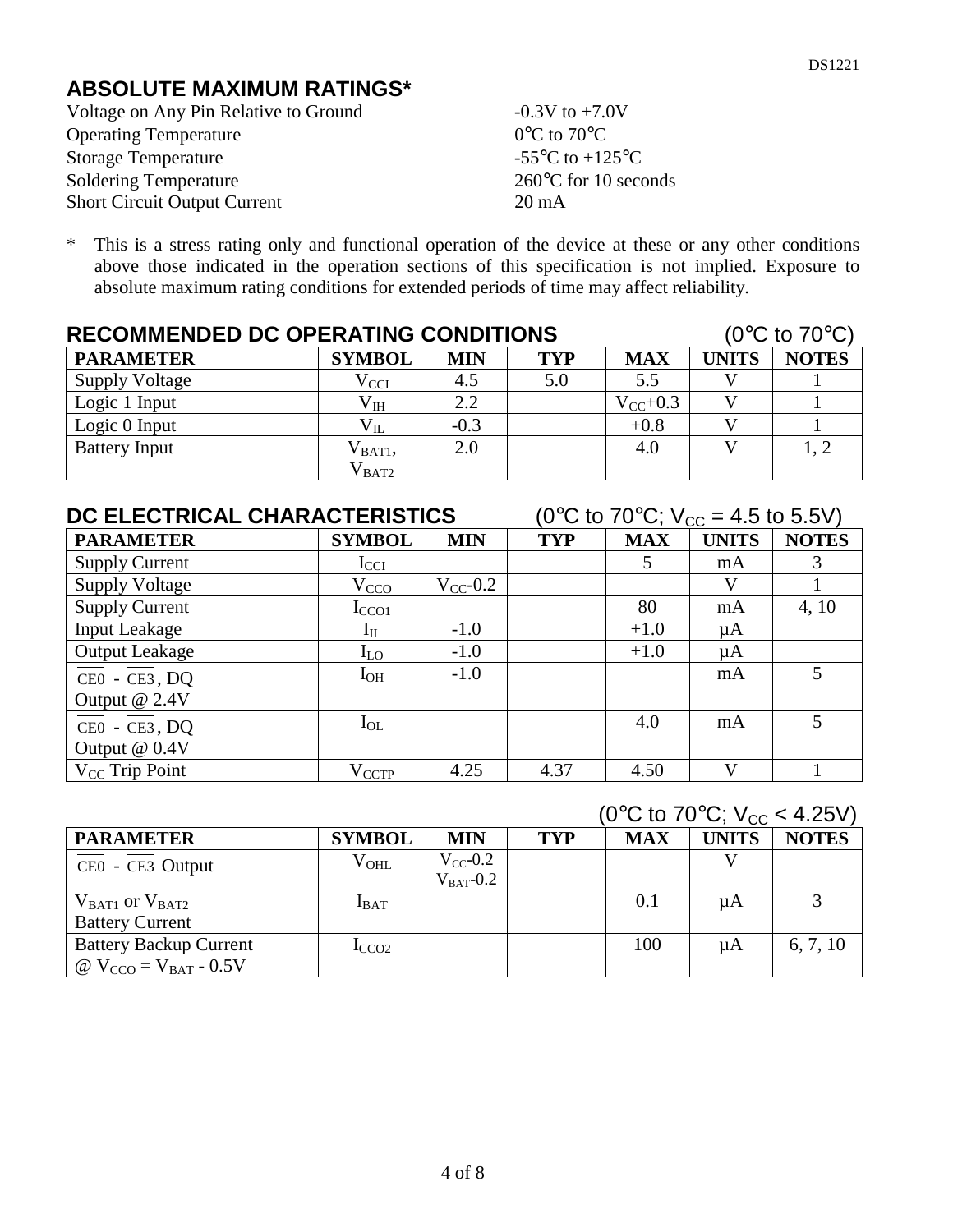DS1221

| <b>CAPACITANCE</b>        |                    |            |     |            |              | $(t_A = 25^{\circ}C)$ |
|---------------------------|--------------------|------------|-----|------------|--------------|-----------------------|
| <b>PARAMETER</b>          | <b>SYMBOL</b>      | <b>MIN</b> | TYP | <b>MAX</b> | <b>UNITS</b> | <b>NOTES</b>          |
| <b>Input Capacitance</b>  | $\mathsf{\cup IN}$ |            |     |            | pF           |                       |
| <b>Output Capacitance</b> | $-$ OUT            |            |     |            | pF           |                       |

| AC ELECTRICAL CHARACTERISTICS | (0 <sup>o</sup> C to 70 <sup>o</sup> C; $V_{\text{cc}} = 4.5$ to 5.5V) |            |     |            |              |              |
|-------------------------------|------------------------------------------------------------------------|------------|-----|------------|--------------|--------------|
| <b>PARAMETER</b>              | <b>SYMBOL</b>                                                          | <b>MIN</b> | TYP | <b>MAX</b> | <b>UNITS</b> | <b>NOTES</b> |
| CE Propagation Delay          | tp <sub>D</sub>                                                        |            |     | 25         | ns           |              |
| CE High to Power-Fail         | $t_{\rm PF}$                                                           |            |     |            | ns           |              |
| <b>Address Setup</b>          | UAS                                                                    | 20         |     |            | ns           |              |

#### $(0^{\circ}$ C to  $70^{\circ}$ C;  $V_{\text{cc}} < 4.5$ V)

|                                |               |            |     |     | $\sim$ 0 $\sim$ 10 $\sim$ 0, $\sim$ 1.0 $\sim$ |              |
|--------------------------------|---------------|------------|-----|-----|------------------------------------------------|--------------|
| <b>PARAMETER</b>               | <b>SYMBOL</b> | <b>MIN</b> | TYP | MAX | <b>UNITS</b>                                   | <b>NOTES</b> |
| Recovery at Power-Up           | $t_{REC}$     |            |     |     | ms                                             |              |
| $V_{CC}$ Slew Rate 4.5 - 4.25V | te            | 300        |     |     | $\mu s$                                        |              |
| $V_{CC}$ Slew Rate 4.25 - 3V   | $t_{FB}$      | 10         |     |     | $\mu s$                                        |              |
| $V_{CC}$ Slew Rate 4.25 - 4.5V | tr            |            |     |     | $\mu s$                                        |              |
| CE Pulse Width                 | tce           |            |     | 1.5 | $\mu s$                                        | 7.8          |

#### **NOTES:**

- 1. All voltages are referenced to ground.
- 2. Only one battery input is required.
- 3. Measured with  $V_{CCO}$  and CE0 CE3 open.
- 4.  $I_{CCO1}$  is the maximum average load which the DS1221 can supply to the memories.
- 5. Measured with a load as shown in Figure 4.
- 6.  $I_{CCO2}$  is the maximum average load current which the DS1221 can supply to the memories in the battery back-up mode.
- 7. Chip enable outputs CE0 CE3 can only sustain leakage current in the battery back-up mode.
- 8.  $t_{CE}$  max. must be met to ensure data integrity on power loss.
- 9.  $t_{AS}$  is only required to keep the decoder outputs glitch-free. While CE is low, the outputs (CE0 CE3) will be defined by inputs A and B with a propagation delay of  $t_{PD}$  from an A or B input change.
- 10. For applications where higher currents are required, please see the DS1259 Battery Manager Chip data sheet.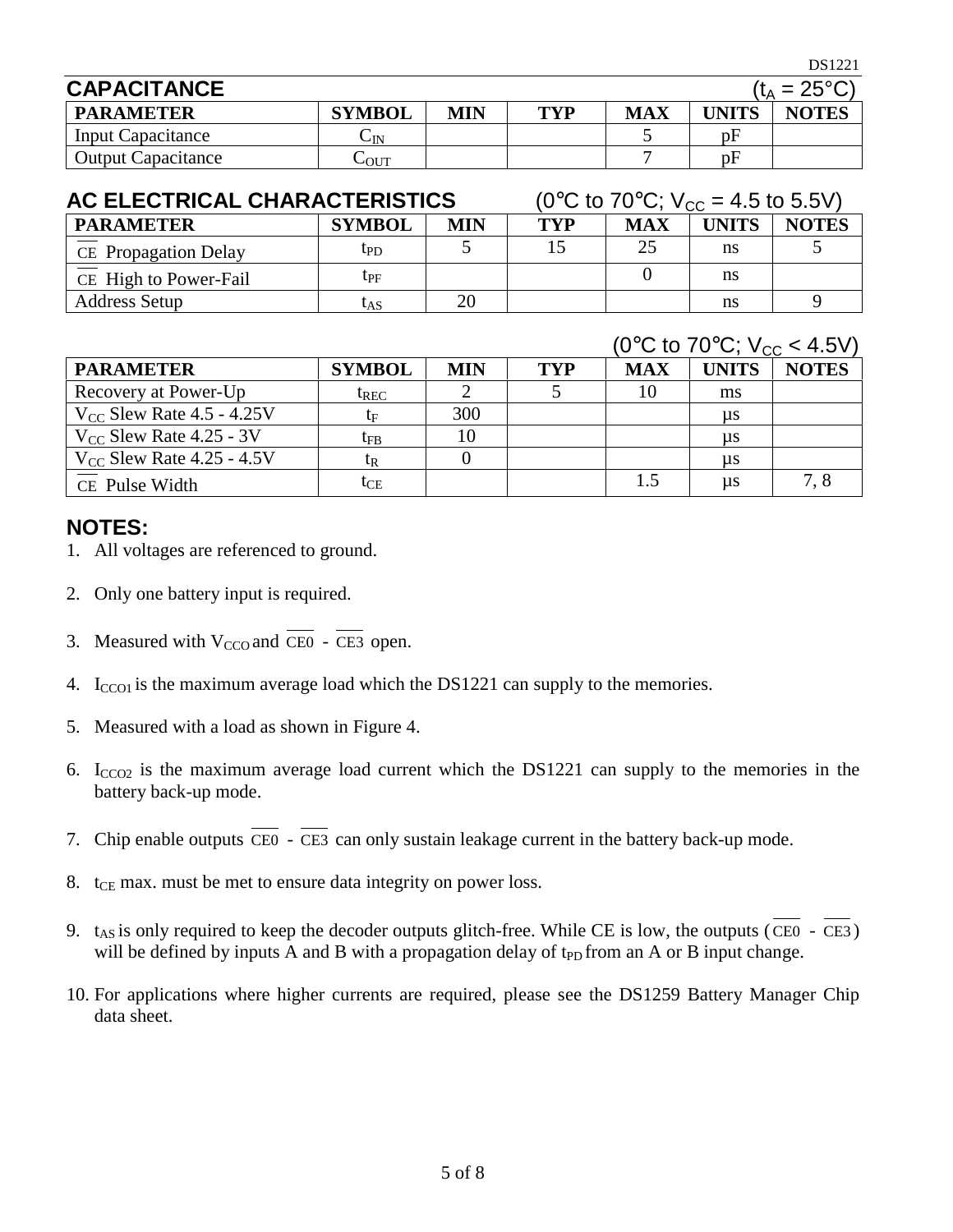## **SECURITY OPTION**

When activated by Dallas Semiconductor, the security option prevents unauthorized access. A sequence of events must occur to gain access to the memories (Figure 3). First, a dummy read cycle or a 200 ns active low reset pulse is executed to initialize the sequence. Second, a 64-bit access code must be consecutively written to the DS1221 using the write enable signal ( WE ), the chip enable signal ( CE ), and the data input/output signal (DQ). The code is written to the DS1221 without regard to the address. Actual RAM locations are not written, as the security option is intercepting the data path until access is granted. Instead, a special 64-bit write only register is written. Following the 64 write cycles, the register is compared to a 64-bit pattern uniquely defined by the user and programmed into the DS1221 by Dallas Semiconductor at the time of manufacture. This pattern can only be interrogated by an intelligent controller within the DS1221 and cannot be read by the user. If a read cycle occurs before 64 write cycles are completed, the security sequence is aborted. When a correct match for 64 bits is received, the third part of the security sequence begins by reading a 64-bit read only register. This register consists of 64 bits also defined by the user and programmed into the DS1221 by Dallas Semiconductor at the time of manufacture. For each of the 64 read cycles, 1 bit of the user-defined read only register is driven onto the DQ line. This phase also requires that the 64 read cycles be consecutive. The data being read from the read only register can be used by software to determine if the DS1221 will be permitted to be used with that particular system. After the 64<sup>th</sup> read cycle has been executed the DS1221 is unlocked and all subsequent memory cycles will be passed through and will become actual memory accesses based upon address inputs. If  $V_{CC}$  falls below 4.5 volts or the reset line is driven low, the entire security sequence must be executed again in order to access memory locations.

### **NOTE:**

Contact Dallas Semiconductor sales office for code assignments.

| AC ELECTRICAL CHARACTERISTICS | (0°C to 70°C; $V_{CC} = 5V \pm 10\%$ ) |            |            |            |               |              |
|-------------------------------|----------------------------------------|------------|------------|------------|---------------|--------------|
| <b>PARAMETER</b>              | <b>SYMBOL</b>                          | <b>MIN</b> | <b>TYP</b> | <b>MAX</b> | <b>UNITS</b>  | <b>NOTES</b> |
| Read Cycle Time               | ${\rm t_{RC}}$                         | 250        |            |            | ns            |              |
| CE Access Time                | $t_{\rm CO}$                           |            |            | 200        | ns            |              |
| RD Access Time                | $t_{OE}$                               |            |            | 100        | <sub>ns</sub> |              |
| CE to Output Low Z            | $t_{COE}$                              | 10         |            |            | <sub>ns</sub> |              |
| RD to Output Low Z            | $t_{\rm OEE}$                          | 10         |            |            | ns            |              |
| CE to Output High Z           | $t_{OD}$                               |            |            | 100        | ns            |              |
| RD to Output High Z           | $t_{ODO}$                              |            |            | 100        | ns            |              |
| <b>Read Recovery</b>          | $\mathfrak{t}_{\mathsf{RR}}$           | 50         |            |            | ns            |              |
| Write Cycle                   | $t_{\text{WC}}$                        | 250        |            |            | <sub>ns</sub> |              |
| Write Pulse Width             | t <sub>WP</sub>                        | 170        |            |            | ns            |              |
| Write Recovery                | t <sub>WR</sub>                        | 50         |            |            | ns            |              |
| Data Setup                    | $t_{DS}$                               | 100        |            |            | <sub>ns</sub> |              |
| Data Hold Time                | $t_{\rm DH}$                           | $\theta$   |            |            | ns            |              |
| CE Pulse Width                | $t_{\text{CW}}$                        | 170        |            |            | ns            |              |
| <b>Reset Pulse Width</b>      | $t_{\rm RST}$                          | 200        |            |            | ns            |              |

# **SECURITY OPTION**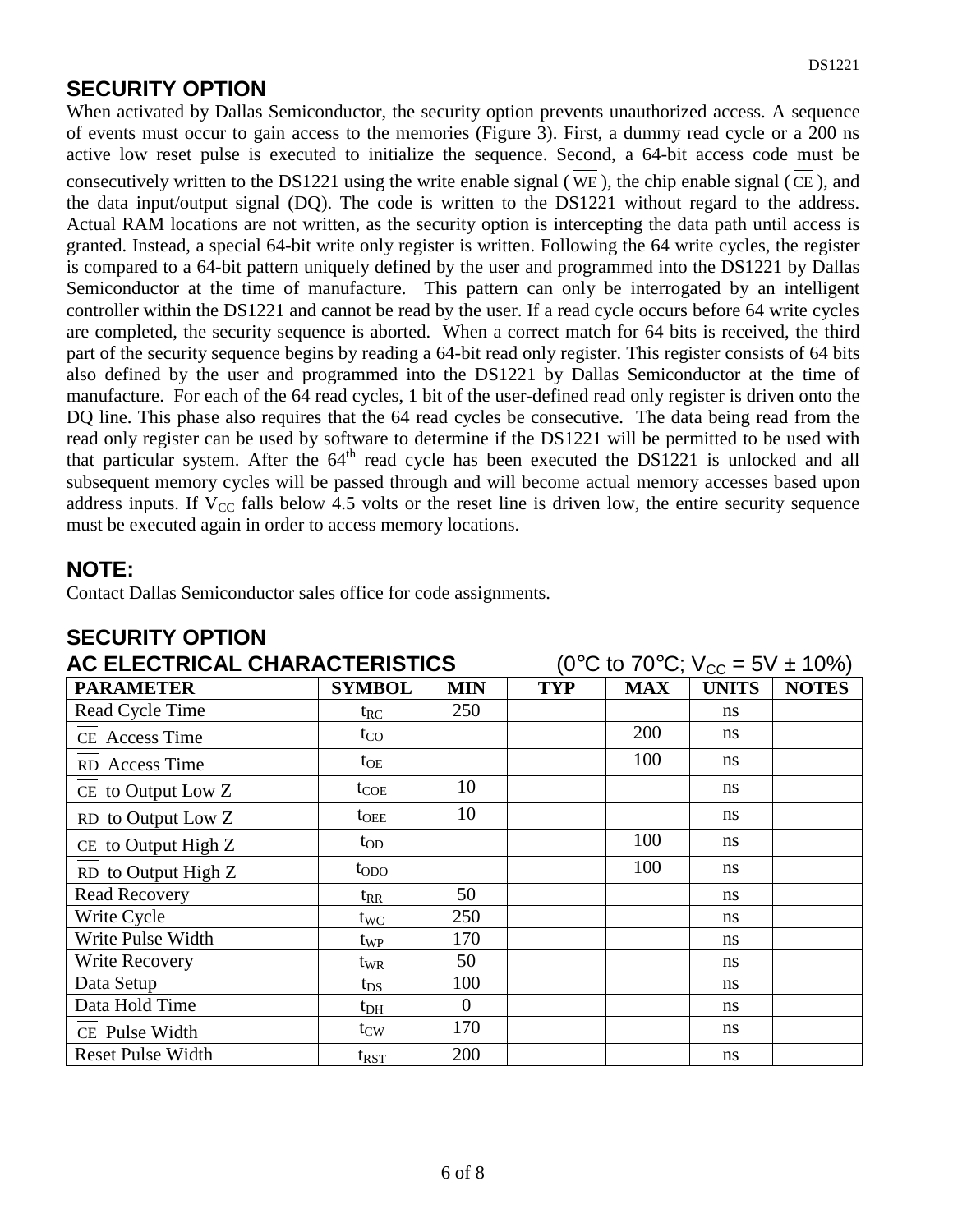# **POWER-DOWN** Figure 5



# **POWER-UP** Figure 6